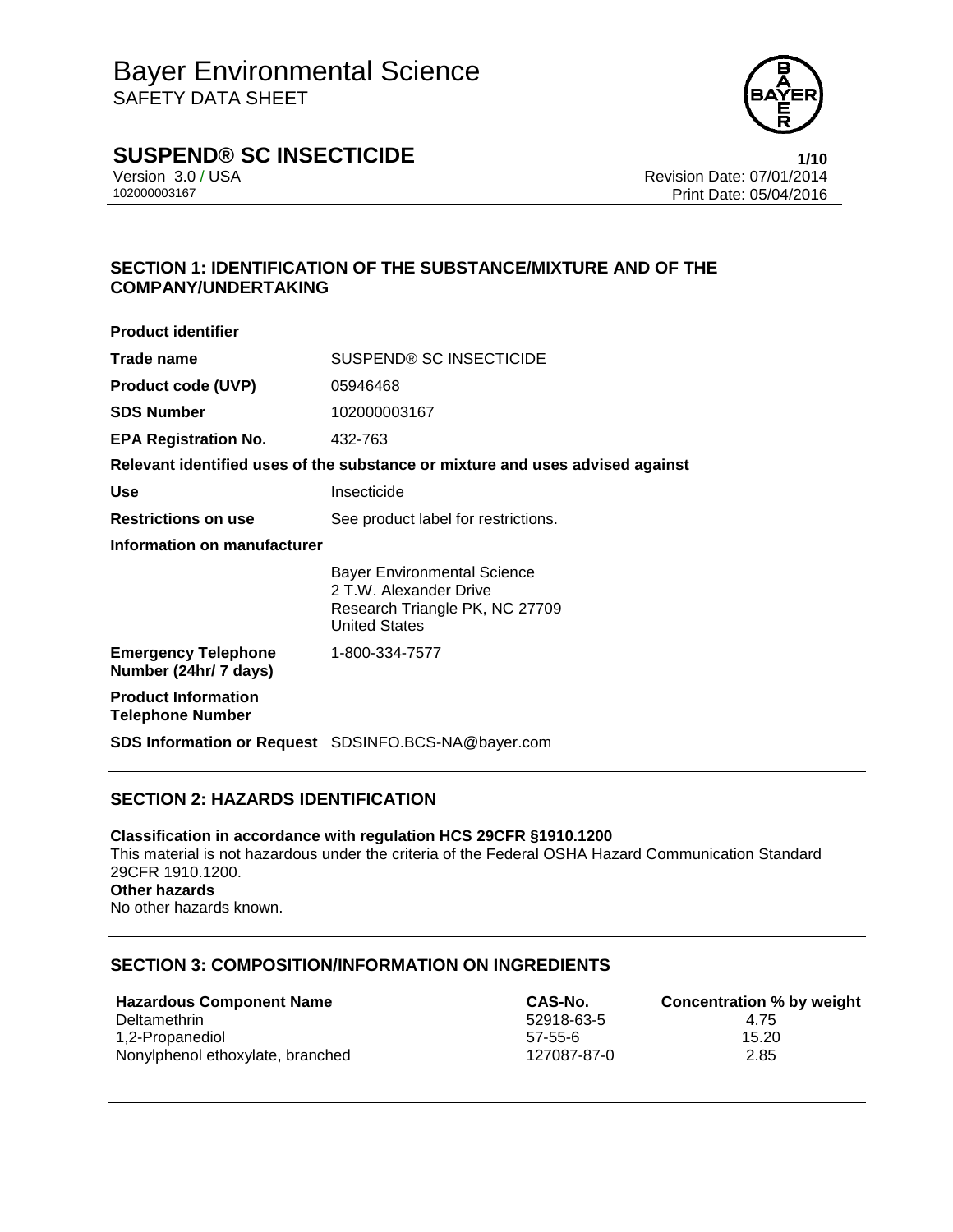

# **SUSPEND® SC INSECTICIDE**<br>Version 3.0 / USA **2/10**<br>Revision Date: 07/01/2014

Version 3.0 / USA **Revision Date: 07/01/2014**<br>102000003167<br>Print Date: 05/04/2016 Print Date: 05/04/2016

# **SECTION 4: FIRST AID MEASURES**

| <b>Description of first aid measures</b>                                   |                                                                                                                                                                                                                                                                                                           |  |
|----------------------------------------------------------------------------|-----------------------------------------------------------------------------------------------------------------------------------------------------------------------------------------------------------------------------------------------------------------------------------------------------------|--|
| <b>General advice</b>                                                      | When possible, have the product container or label with you when<br>calling a poison control center or doctor or going for treatment.                                                                                                                                                                     |  |
| <b>Inhalation</b>                                                          | Move to fresh air. If person is not breathing, call 911 or an ambulance,<br>then give artificial respiration, preferably mouth-to-mouth if possible. Call<br>a physician or poison control center immediately.                                                                                            |  |
| <b>Skin contact</b>                                                        | Take off contaminated clothing and shoes immediately. Wash off<br>immediately with plenty of water for at least 15 minutes. Call a physician<br>or poison control center immediately.                                                                                                                     |  |
| Eye contact                                                                | Hold eye open and rinse slowly and gently with water for 15-20 minutes.<br>Remove contact lenses, if present, after the first 5 minutes, then<br>continue rinsing eye. Call a physician or poison control center<br>immediately.                                                                          |  |
| Ingestion                                                                  | Call a physician or poison control center immediately. Rinse out mouth<br>and give water in small sips to drink. DO NOT induce vomiting unless<br>directed to do so by a physician or poison control center. Never give<br>anything by mouth to an unconscious person. Do not leave victim<br>unattended. |  |
| Most important symptoms and effects, both acute and delayed                |                                                                                                                                                                                                                                                                                                           |  |
| <b>Symptoms</b>                                                            | To date no symptoms are known.                                                                                                                                                                                                                                                                            |  |
| Indication of any immediate medical attention and special treatment needed |                                                                                                                                                                                                                                                                                                           |  |
| <b>Treatment</b>                                                           | Appropriate supportive and symptomatic treatment as indicated by the<br>patient's condition is recommended. There is no specific antidote.                                                                                                                                                                |  |

### **SECTION 5: FIREFIGHTING MEASURES**

| <b>Extinguishing media</b>                                  |                                                                                                                                                                                                                                   |
|-------------------------------------------------------------|-----------------------------------------------------------------------------------------------------------------------------------------------------------------------------------------------------------------------------------|
| <b>Suitable</b>                                             | Carbon dioxide (CO2), Dry chemical, Foam, Water                                                                                                                                                                                   |
| Unsuitable                                                  | None known.                                                                                                                                                                                                                       |
| Special hazards arising<br>from the substance or<br>mixture | Dangerous gases are evolved in the event of a fire.                                                                                                                                                                               |
| <b>Advice for firefighters</b>                              |                                                                                                                                                                                                                                   |
| <b>Special protective</b><br>equipment for fire-fighters    | Firefighters should wear NIOSH approved self-contained breathing<br>apparatus and full protective clothing.                                                                                                                       |
| <b>Further information</b>                                  | Evacuate personnel to safe areas. Keep out of smoke. Fight fire from<br>upwind position. Cool closed containers exposed to fire with water<br>spray. Do not allow run-off from fire fighting to enter drains or water<br>courses. |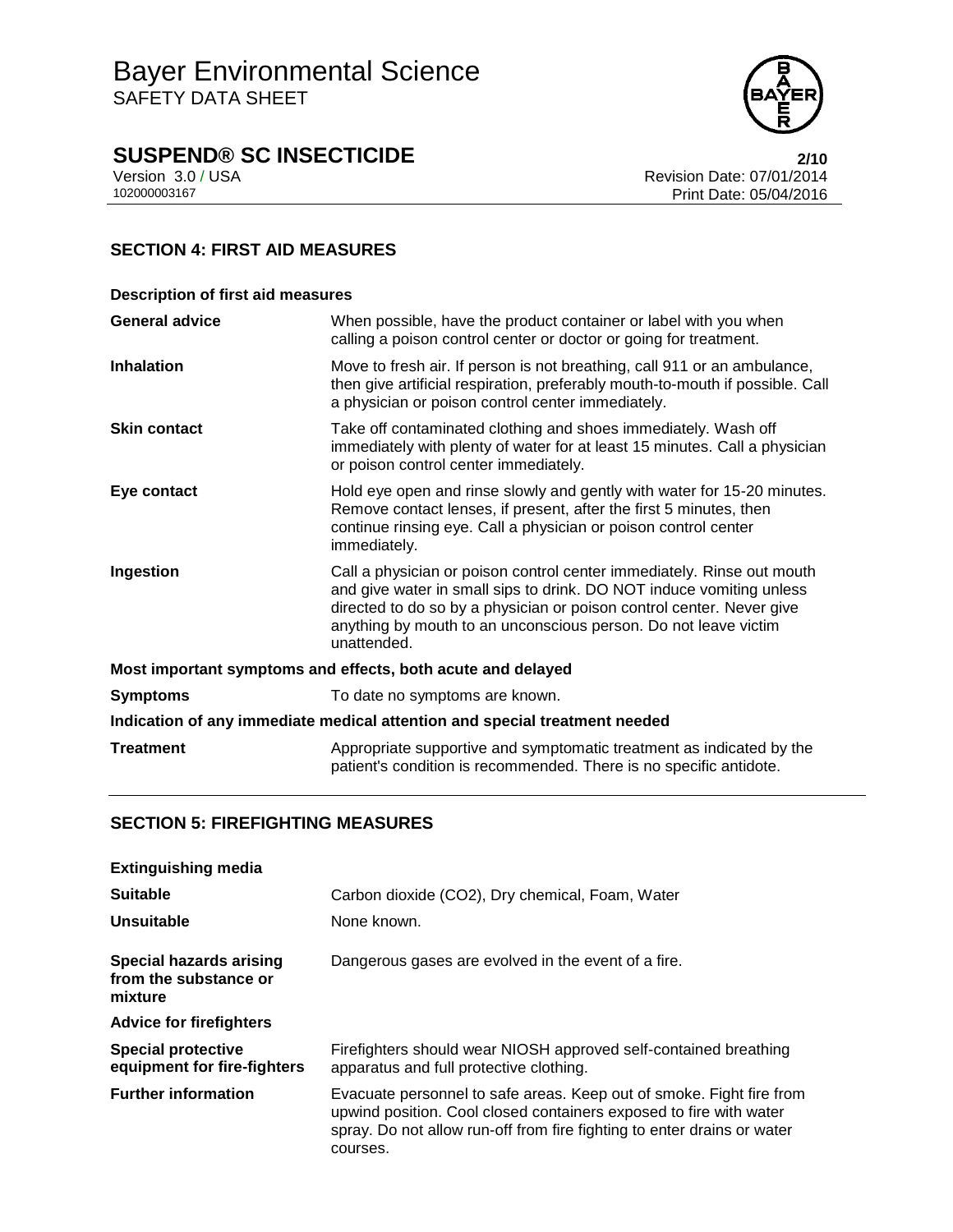

# **SUSPEND® SC INSECTICIDE**<br>Version 3.0 / USA **8/10**<br>Revision Date: 07/01/2014

Version 3.0 / USA **Version 3.0 / USA** Revision Date: 07/01/2014<br>10200003167 **Print Date: 05/04/2016** Print Date: 05/04/2016

| <b>Flash point</b>              | no data available |
|---------------------------------|-------------------|
| <b>Autoignition temperature</b> | no data available |
| Lower explosion limit           | no data available |
| <b>Upper explosion limit</b>    | no data available |
| <b>Explosivity</b>              | not applicable    |

# **SECTION 6: ACCIDENTAL RELEASE MEASURES**

| Personal precautions, protective equipment and emergency procedures |                                                                                                                                                                                                                                                                                                                                                        |  |
|---------------------------------------------------------------------|--------------------------------------------------------------------------------------------------------------------------------------------------------------------------------------------------------------------------------------------------------------------------------------------------------------------------------------------------------|--|
| <b>Precautions</b>                                                  | Isolate hazard area. Keep unauthorized people away. Avoid contact<br>with spilled product or contaminated surfaces.                                                                                                                                                                                                                                    |  |
| Methods and materials for containment and cleaning up               |                                                                                                                                                                                                                                                                                                                                                        |  |
| Methods for cleaning up                                             | Soak up with inert absorbent material (e.g. sand, silica gel, acid binder,<br>universal binder, sawdust). Collect and transfer the product into a<br>properly labelled and tightly closed container. Decontaminate tools and<br>equipment following cleanup. Clean contaminated floors and objects<br>thoroughly, observing environmental regulations. |  |
| <b>Additional advice</b>                                            | Use personal protective equipment. Do not allow to enter soil,<br>waterways or waste water canal.                                                                                                                                                                                                                                                      |  |
| <b>Reference to other sections</b>                                  | Information regarding safe handling, see section 7.<br>Information regarding personal protective equipment, see section 8.<br>Information regarding waste disposal, see section 13.                                                                                                                                                                    |  |

### **SECTION 7: HANDLING AND STORAGE**

| <b>Precautions for safe handling</b>                      |                                                                                                                                                                                                                                                                                                                                                                                                                                                                                                                             |  |
|-----------------------------------------------------------|-----------------------------------------------------------------------------------------------------------------------------------------------------------------------------------------------------------------------------------------------------------------------------------------------------------------------------------------------------------------------------------------------------------------------------------------------------------------------------------------------------------------------------|--|
| Advice on safe handling                                   | Avoid contact with skin, eyes and clothing. Handle and open container<br>in a manner as to prevent spillage. Maintain exposure levels below the<br>exposure limit through the use of general and local exhaust ventilation.                                                                                                                                                                                                                                                                                                 |  |
| <b>Advice on protection</b><br>against fire and explosion | Keep away from heat and sources of ignition.                                                                                                                                                                                                                                                                                                                                                                                                                                                                                |  |
| <b>Hygiene measures</b>                                   | Smoking, eating and drinking should be prohibited in the application<br>area. Wash hands thoroughly with soap and water after handling and<br>before eating, drinking, chewing gum, using tobacco, using the toilet or<br>applying cosmetics.<br>Remove Personal Protective Equipment (PPE) immediately after<br>handling this product. Before removing gloves clean them with soap and<br>water. Remove soiled clothing immediately and clean thoroughly before<br>using again. Wash thoroughly and put on clean clothing. |  |

**Conditions for safe storage, including any incompatibilities**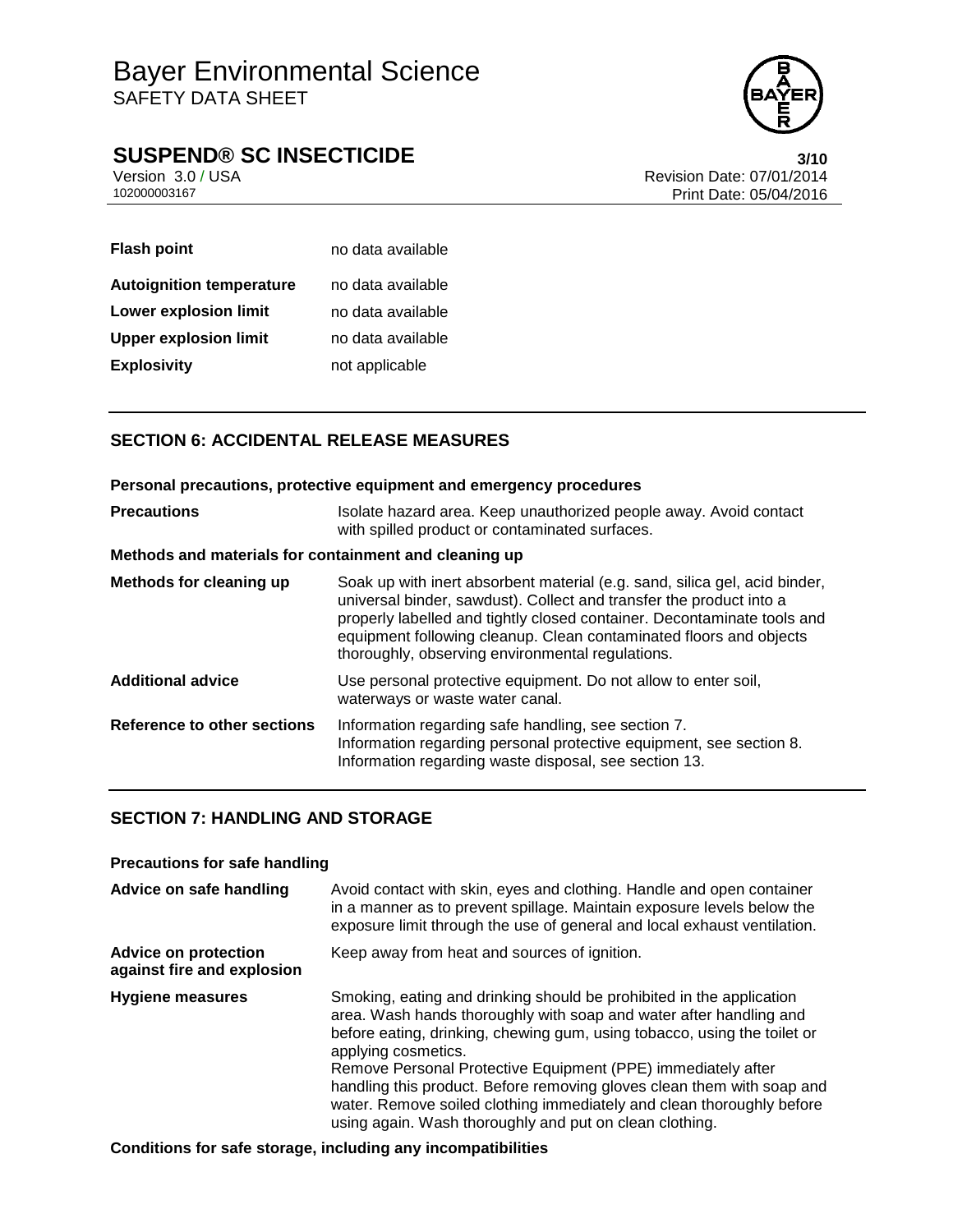

# **SUSPEND® SC INSECTICIDE 4/10**

Version 3.0 / USA **Version 3.0 / USA** Revision Date: 07/01/2014<br>10200003167 **Print Date: 05/04/2016** Print Date: 05/04/2016

**Requirements for storage areas and containers**

Store in original container. Store in a cool, dry place and in such a manner as to prevent cross contamination with other crop protection products, fertilizers, food, and feed. Protect from freezing.

## **SECTION 8: EXPOSURE CONTROLS/PERSONAL PROTECTION**

### **Control parameters**

| <b>Components</b>                   | CAS-No.       | <b>Control parameters</b>                                 | <b>Update</b> | <b>Basis</b>   |
|-------------------------------------|---------------|-----------------------------------------------------------|---------------|----------------|
| Deltamethrin                        | 52918-63-5    | $0.02$ mg/m $3$<br>(TWA)                                  |               | OES BCS*       |
| Silicon dioxide                     | 7631-86-9     | $6$ mg/m $3$<br>(REL)                                     | 2010          | <b>NIOSH</b>   |
| Silicon dioxide<br>(Particulate.)   | 7631-86-9     | $27$ ug/m $3$<br>(ST ESL)                                 | 02 2013       | <b>TX ESL</b>  |
| Silicon dioxide<br>(Particulate.)   | 7631-86-9     | $2$ ug/m $3$<br>(AN ESL)                                  | 02 2013       | <b>TX ESL</b>  |
| Silicon dioxide                     | 7631-86-9     | $0.8$ mg/m $3$<br>(TWA)                                   | 2000          | Z <sub>3</sub> |
| Silicon dioxide                     | 7631-86-9     | 20millions of particles per<br>cubic foot of air<br>(TWA) | 2000          | Z <sub>3</sub> |
| 1,2-Propanediol<br>(Vapor.)         | 57-55-6       | 1000ug/m3<br>(ST ESL)                                     | 02 2013       | <b>TX ESL</b>  |
| 1,2-Propanediol<br>(Vapor.)         | $57 - 55 - 6$ | 50ppb<br>(AN ESL)                                         | 02 2013       | <b>TX ESL</b>  |
| 1,2-Propanediol<br>(Vapor.)         | $57 - 55 - 6$ | 500ppb<br>(ST ESL)                                        | 02 2013       | <b>TX ESL</b>  |
| 1,2-Propanediol<br>(Vapor.)         | 57-55-6       | 100ug/m3<br>(AN ESL)                                      | 02 2013       | <b>TX ESL</b>  |
| 1,2-Propanediol<br>(Aerosol.)       | 57-55-6       | 10 mg/m3<br>(TWA)                                         | 2010          | <b>WEEL</b>    |
| Nonylphenol ethoxylate,<br>branched | 127087-87-0   | 600ug/m3<br>(ST ESL)                                      | 10 2003       | <b>TX ESL</b>  |
| Nonylphenol ethoxylate,<br>branched | 127087-87-0   | 60ug/m3<br>(AN ESL)                                       | 10 2003       | <b>TX ESL</b>  |

\*OES BCS: Internal Bayer CropScience "Occupational Exposure Standard"

### **Exposure controls**

### **Personal protective equipment**

In normal use and handling conditions please refer to the label and/or leaflet. In all other cases the following recommendations would apply.

**Respiratory protection** When respirators are required, select NIOSH approved equipment based on actual or potential airborne concentrations and in accordance with the appropriate regulatory standards and/or industry recommendations.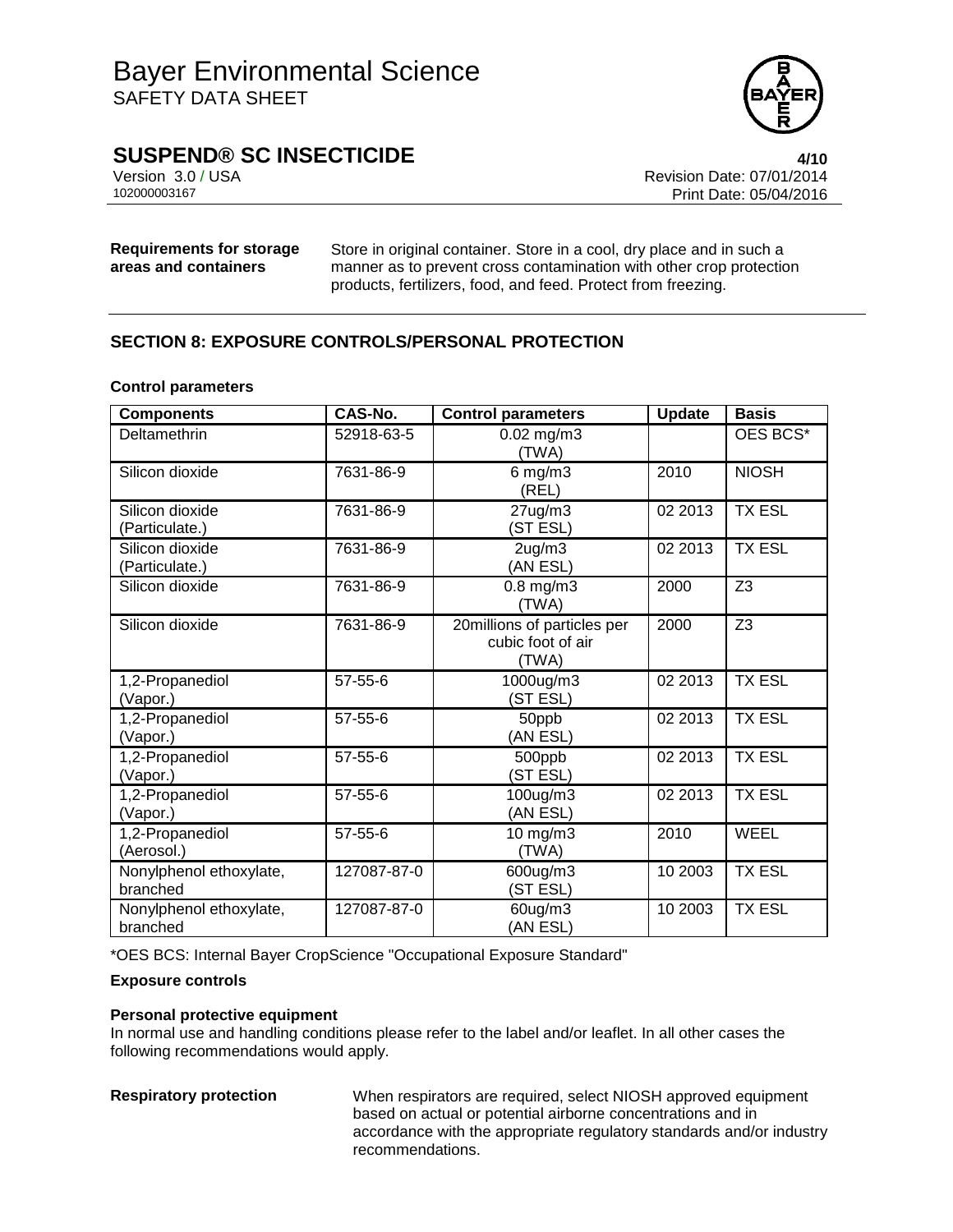# **SUSPEND® SC INSECTICIDE**<br>Version 3.0/USA **6/10**<br>Revision Date: 07/01/2014



Version 3.0 / USA Revision Date: 07/01/2014<br>10200003167 Print Date: 05/04/2016 Print Date: 05/04/2016

| <b>Hand protection</b>             | Chemical-resistant gloves made of waterproof material such as<br>neoprene, butyl rubber, barrier laminate or nitrile rubber.                                                                                                                                                                                                                       |
|------------------------------------|----------------------------------------------------------------------------------------------------------------------------------------------------------------------------------------------------------------------------------------------------------------------------------------------------------------------------------------------------|
| Eye protection                     | Tightly fitting safety goggles                                                                                                                                                                                                                                                                                                                     |
| Skin and body protection           | Wear long-sleeved shirt and long pants and shoes plus socks.                                                                                                                                                                                                                                                                                       |
| <b>General protective measures</b> | Eye wash facility and safety shower should be available.<br>Follow manufacturer's instructions for cleaning/maintaining PPE. If<br>no such instructions for washables, use detergent and warm/tepid<br>water.<br>Keep and wash PPE separately from other laundry.<br>Follow all label instructions.<br>Train employees in safe use of the product. |

# **SECTION 9. PHYSICAL AND CHEMICAL PROPERTIES**

| Appearance                                              | white                                  |
|---------------------------------------------------------|----------------------------------------|
| <b>Physical State</b>                                   | liquid suspension                      |
| Odor                                                    | none                                   |
| <b>Odour Threshold</b>                                  | no data available                      |
| рH                                                      | $\leq$ 7.0 at 100 %                    |
| <b>Vapor Pressure</b>                                   | no data available                      |
| Vapor Density (Air = 1)                                 | no data available                      |
| <b>Density</b>                                          | ca. 1.05 $g/cm^3$ at 20 °C             |
| <b>Evapouration rate</b>                                | no data available                      |
| <b>Boiling Point</b><br><b>Melting / Freezing Point</b> | no data available<br>no data available |
| <b>Water solubility</b>                                 | immiscible                             |
| <b>Minimum Ignition Energy</b>                          | not applicable                         |
| <b>Decomposition</b><br>temperature                     | no data available                      |
| <b>Partition coefficient: n-</b><br>octanol/water       | no data available                      |
| <b>Viscosity</b>                                        | 1,300 - 1,800 cps                      |
| <b>Flash point</b>                                      | no data available                      |
| <b>Autoignition temperature</b>                         | no data available                      |
| <b>Lower explosion limit</b>                            | no data available                      |
| <b>Upper explosion limit</b>                            | no data available                      |
| <b>Explosivity</b>                                      | not applicable                         |
|                                                         |                                        |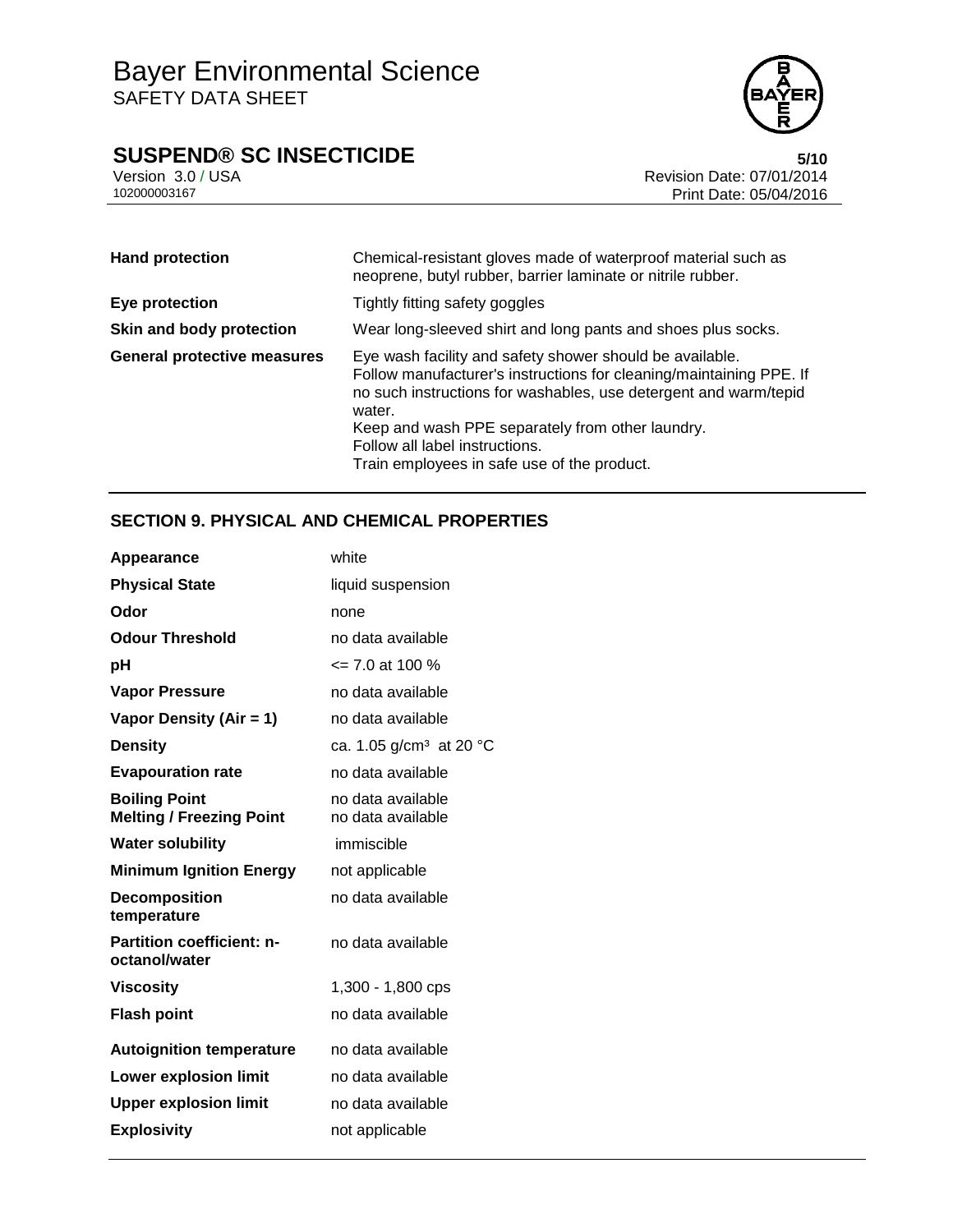

# **SUSPEND® SC INSECTICIDE**<br>Version 3.0/USA **by Case 100** Revision Date: 07/01/2014

Version 3.0 / USA **Version 3.0 / USA** Revision Date: 07/01/2014<br>10200003167 **Print Date: 05/04/2016** Print Date: 05/04/2016

## **SECTION 10: STABILITY AND REACTIVITY**

| <b>Reactivity</b>                            |                                                                                         |
|----------------------------------------------|-----------------------------------------------------------------------------------------|
| <b>Thermal decomposition</b>                 | no data available                                                                       |
| <b>Chemical stability</b>                    | Stable under recommended storage conditions.                                            |
| <b>Possibility of hazardous</b><br>reactions | No hazardous reactions when stored and handled according to<br>prescribed instructions. |
| <b>Conditions to avoid</b>                   | freezing                                                                                |
| Incompatible materials                       | Strong oxidizing agents, Strong reducing agents                                         |
| <b>Hazardous decomposition</b><br>products   | No decomposition products expected under normal conditions of use.                      |

### **SECTION 11: TOXICOLOGICAL INFORMATION**

| <b>Exposure routes</b>               | Inhalation, Skin contact, Eye contact, Ingestion                                                                                                |  |
|--------------------------------------|-------------------------------------------------------------------------------------------------------------------------------------------------|--|
| <b>Immediate Effects</b>             |                                                                                                                                                 |  |
| <b>Skin</b>                          | Contact with product may result in transient tingling and reddening of<br>the skin.                                                             |  |
| <b>Inhalation</b>                    | Harmful if inhaled.                                                                                                                             |  |
| Information on toxicological effects |                                                                                                                                                 |  |
| <b>Acute oral toxicity</b>           | LD50 (rat) $> 15,000$ mg/kg                                                                                                                     |  |
| <b>Acute inhalation toxicity</b>     | $LC50$ (rat) $> 1.02$ mg/l<br>Exposure time: 4 h<br>Determined in the form of liquid aerosol.<br>Highest attainable concentration.<br>No deaths |  |
|                                      | $LC50$ (rat) $> 4.08$ mg/l<br>Exposure time: 1 h<br>Determined in the form of liquid aerosol.<br>Extrapolated from the 4 hr LC50.               |  |
| <b>Acute dermal toxicity</b>         | LD50 (rabbit) $> 10,000$ mg/kg                                                                                                                  |  |
| <b>Skin irritation</b>               | Slight irritation (rabbit)                                                                                                                      |  |
| <b>Eye irritation</b>                | Minimally irritating. (rabbit)                                                                                                                  |  |
| <b>Sensitisation</b>                 | Non-sensitizing. (guinea pig)                                                                                                                   |  |
| Assessment repeated dose toxicity    |                                                                                                                                                 |  |

Deltamethrin caused neurobehavioral effects and/or neuropathological changes in animal studies. The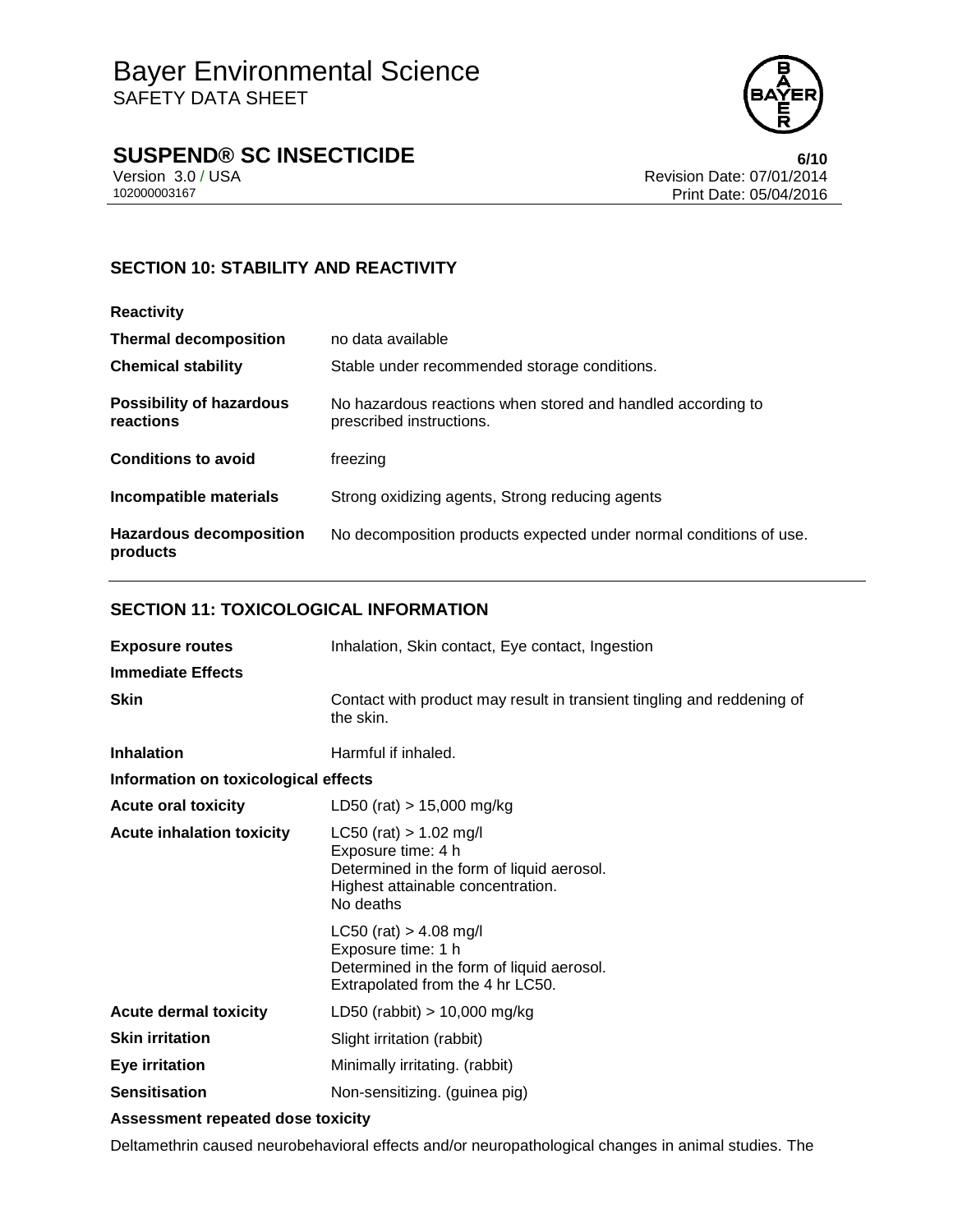

# **SUSPEND® SC INSECTICIDE 7/10**

Version 3.0 / USA Revision Date: 07/01/2014<br>102000003167<br>Print Date: 05/04/2016 Print Date: 05/04/2016

toxic effects of Deltamethrin are related to transient hyperactivity typical for pyrethroid neurotoxicity.

### **Assessment Mutagenicity**

Deltamethrin was not mutagenic or genotoxic in a battery of in vitro and in vivo tests.

### **Assessment Carcinogenicity**

Deltamethrin was not carcinogenic in lifetime feeding studies in rats and mice.

| <b>ACGIH</b> |  |
|--------------|--|
| None.        |  |
| <b>NTP</b>   |  |
| None.        |  |
| <b>IARC</b>  |  |
| Deltamethrin |  |
| <b>OSHA</b>  |  |
| None.        |  |
|              |  |

### **Assessment toxicity to reproduction**

Deltamethrin did not cause reproductive toxicity in a two-generation study in rats.

### **Assessment developmental toxicity**

Deltamethrin caused developmental toxicity only at dose levels toxic to the dams. The developmental effects seen with Deltamethrin are related to maternal toxicity.

52918-63-5 **Overall evaluation: 3** 

### **Further information**

Acute toxicity studies have been bridged from a similar formulation(s). The non-acute information pertains to the active ingredient(s).

### **SECTION 12: ECOLOGICAL INFORMATION**

| <b>Toxicity to fish</b>                     | LC50 (Oncorhynchus mykiss (rainbow trout)) 0.00026 mg/l<br>Exposure time: 96 h    |  |
|---------------------------------------------|-----------------------------------------------------------------------------------|--|
|                                             | LC50 (Lepomis macrochirus (Bluegill sunfish)) 0.00017 mg/l<br>Exposure time: 96 h |  |
| <b>Toxicity to aquatic</b><br>invertebrates | LC50 (Eastern Oyster) 0.0082 mg/l<br>Exposure time: 96 h                          |  |
|                                             | LC50 (Mysidopsis bahia (mysid shrimp)) 0.000001 mg/l<br>Exposure time: 96 h       |  |
| <b>Biodegradability</b>                     | Deltamethrin: ; not rapidly biodegradable                                         |  |
| Koc                                         | Deltamethrin: Koc: 10240000                                                       |  |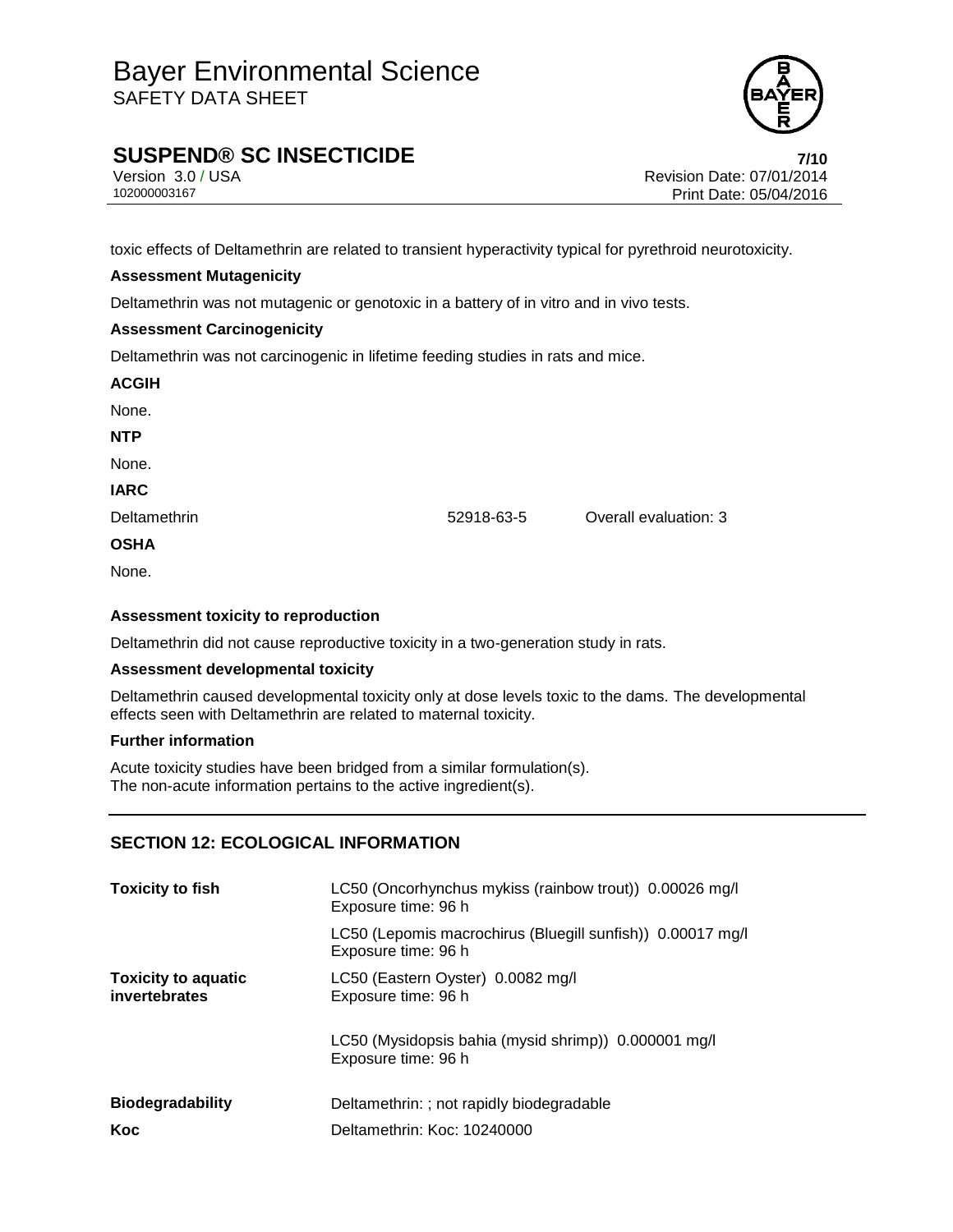# **SUSPEND® SC INSECTICIDE**<br>Version 3.0/USA **8/10**<br>Revision Date: 07/01/2014

Version 3.0 / USA **Version 3.0 / USA** Revision Date: 07/01/2014<br>10200003167 **Print Date: 05/04/2016** Print Date: 05/04/2016

| <b>Bioaccumulation</b>           | Lepomis macrochirus (Bluegill sunfish)                                                                                                                                                                                                                                                                                                                                                                                                    |  |
|----------------------------------|-------------------------------------------------------------------------------------------------------------------------------------------------------------------------------------------------------------------------------------------------------------------------------------------------------------------------------------------------------------------------------------------------------------------------------------------|--|
|                                  | Bioconcentration factor (BCF): 189 - 3,930                                                                                                                                                                                                                                                                                                                                                                                                |  |
| <b>Bioaccumulation</b>           | Deltamethrin: Bioconcentration factor (BCF) 1,400; Does not<br>bioaccumulate.                                                                                                                                                                                                                                                                                                                                                             |  |
| <b>Mobility in soil</b>          | Deltamethrin: Immobile in soil                                                                                                                                                                                                                                                                                                                                                                                                            |  |
| <b>Environmental precautions</b> | Do not apply directly to water, to areas where surface water is present<br>or to intertidal areas below the mean high water mark.<br>Do not contaminate surface or ground water by cleaning equipment or<br>disposal of wastes, including equipment wash water.<br>Do not apply this product or allow it to drift to blooming crops or weeds if<br>bees are visiting the treatment area.<br>Apply this product as specified on the label. |  |

## **SECTION 13: DISPOSAL CONSIDERATIONS**

### **Waste treatment methods**

| <b>Product</b>                | Pesticide, spray mixture or rinse water that cannot be used according to<br>label instructions may be disposed of on site or at an approved waste<br>disposal facility.<br>If these wastes cannot be disposed of by use according to label<br>instructions, contact your State Pesticide or Environmental Control<br>Agency, or the Hazardous Waste representative at the nearest EPA<br>Regional Office for guidance. |
|-------------------------------|------------------------------------------------------------------------------------------------------------------------------------------------------------------------------------------------------------------------------------------------------------------------------------------------------------------------------------------------------------------------------------------------------------------------|
| <b>Contaminated packaging</b> | Triple rinse containers.<br>Add washings to sprayer at time of filling.<br>Puncture container to avoid re-use.<br>Dispose of empty container in a sanitary landfill or by incineration, or, if<br>allowed by State/Provincial and local authorities, by burning.<br>If burned, stay out of smoke.<br>Follow advice on product label and/or leaflet.                                                                    |
| <b>RCRA</b> Information       | Characterization and proper disposal of this material as a special or<br>hazardous waste is dependent upon Federal, State and local laws and<br>are the user's responsibility. RCRA classification may apply.                                                                                                                                                                                                          |

### **SECTION 14: TRANSPORT INFORMATION**

| 49CFR            | Not dangerous goods / not hazardous material |
|------------------|----------------------------------------------|
| <b>IMDG</b>      |                                              |
| UN number        | 3082                                         |
| Class            | 9                                            |
| Packaging group  | Ш                                            |
| Marine pollutant | YES                                          |

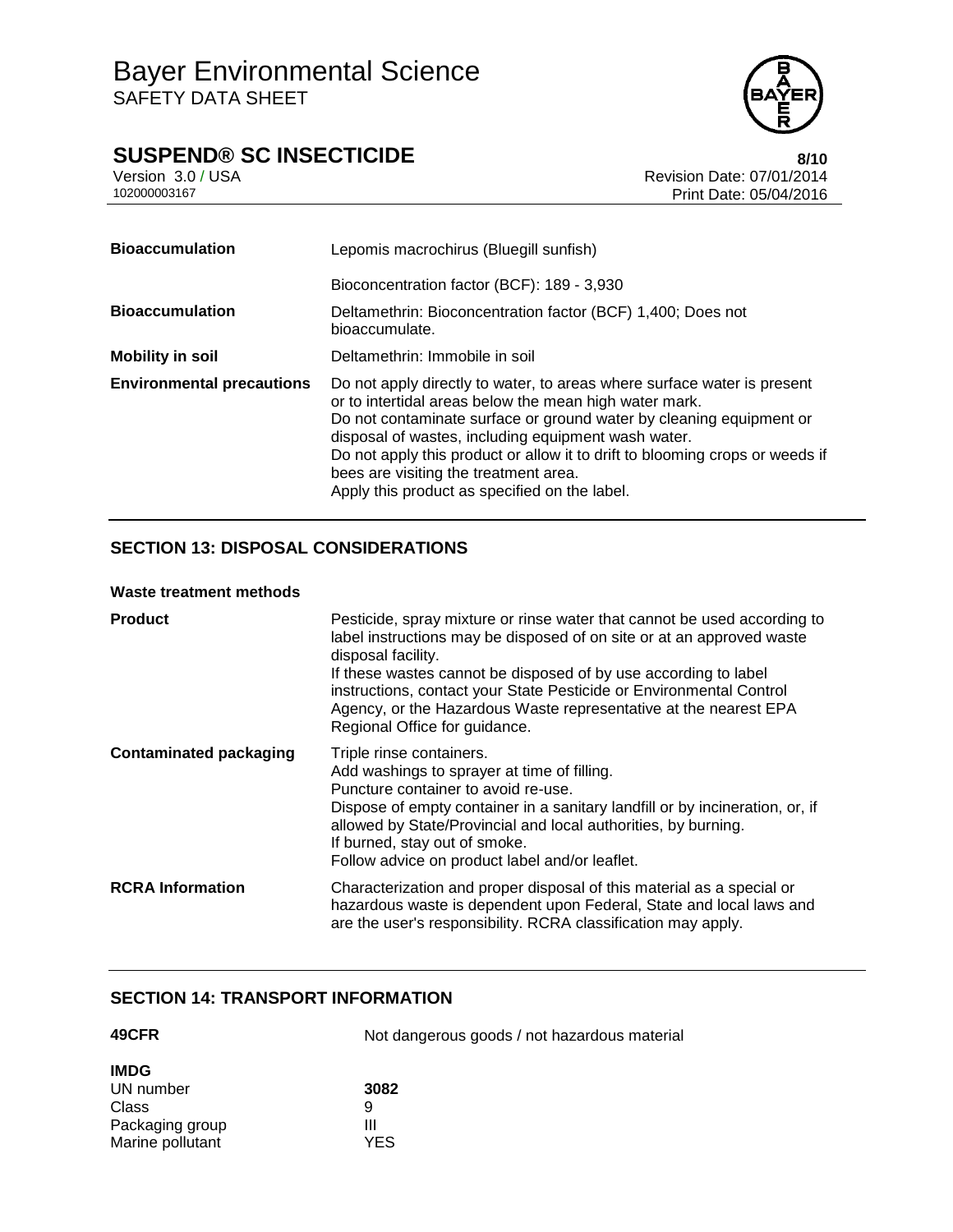

# **SUSPEND® SC INSECTICIDE 9/10**

Version 3.0 / USA **Version 3.0 / USA** Revision Date: 07/01/2014<br>10200003167 **Print Date: 05/04/2016** Print Date: 05/04/2016

Proper shipping name ENVIRONMENTALLY HAZARDOUS SUBSTANCE, LIQUID, N.O.S. (DELTAMETHRIN SOLUTION)

| <b>IATA</b>              |                                              |
|--------------------------|----------------------------------------------|
| UN number                | 3082                                         |
| Class                    | 9                                            |
| Packaging group          | Ш                                            |
| Environm. Hazardous Mark | YES                                          |
| Proper shipping name     | ENVIRONMENTALLY HAZARDOUS SUBSTANCE, LIQUID, |
|                          | N.O.S.                                       |
|                          | (DELTAMETHRIN SOLUTION)                      |

This transportation information is not intended to convey all specific regulatory information relating to this product. It does not address regulatory variations due to package size or special transportation requirements.

**CERCLA**

Freight Classification: INSECTICIDES OR FUNGICIDES, N.O.I., OTHER THAN POISON

### **SECTION 15: REGULATORY INFORMATION**

**EPA Registration No.** 432-763 **US Federal Regulations TSCA list** 1,2-Propanediol 57-55-6 Nonylphenol ethoxylate, branched 127087-87-0 **US. Toxic Substances Control Act (TSCA) Section 12(b) Export Notification (40 CFR 707, Subpt D)** None. **SARA Title III - Section 302 - Notification and Information** None. **SARA Title III - Section 313 - Toxic Chemical Release Reporting** None. **US States Regulatory Reporting CA Prop65** This product does not contain any substances known to the State of California to cause cancer. This product does not contain any substances known to the State of California to cause reproductive harm.

| <b>US State Right-To-Know Ingredients</b><br>1,2-Propanediol                                               | $57 - 55 - 6$ | MN |
|------------------------------------------------------------------------------------------------------------|---------------|----|
| <b>Canadian Regulations</b><br><b>Canadian Domestic Substance List</b><br>Nonylphenol ethoxylate, branched | 127087-87-0   |    |
| <b>Environmental</b>                                                                                       |               |    |